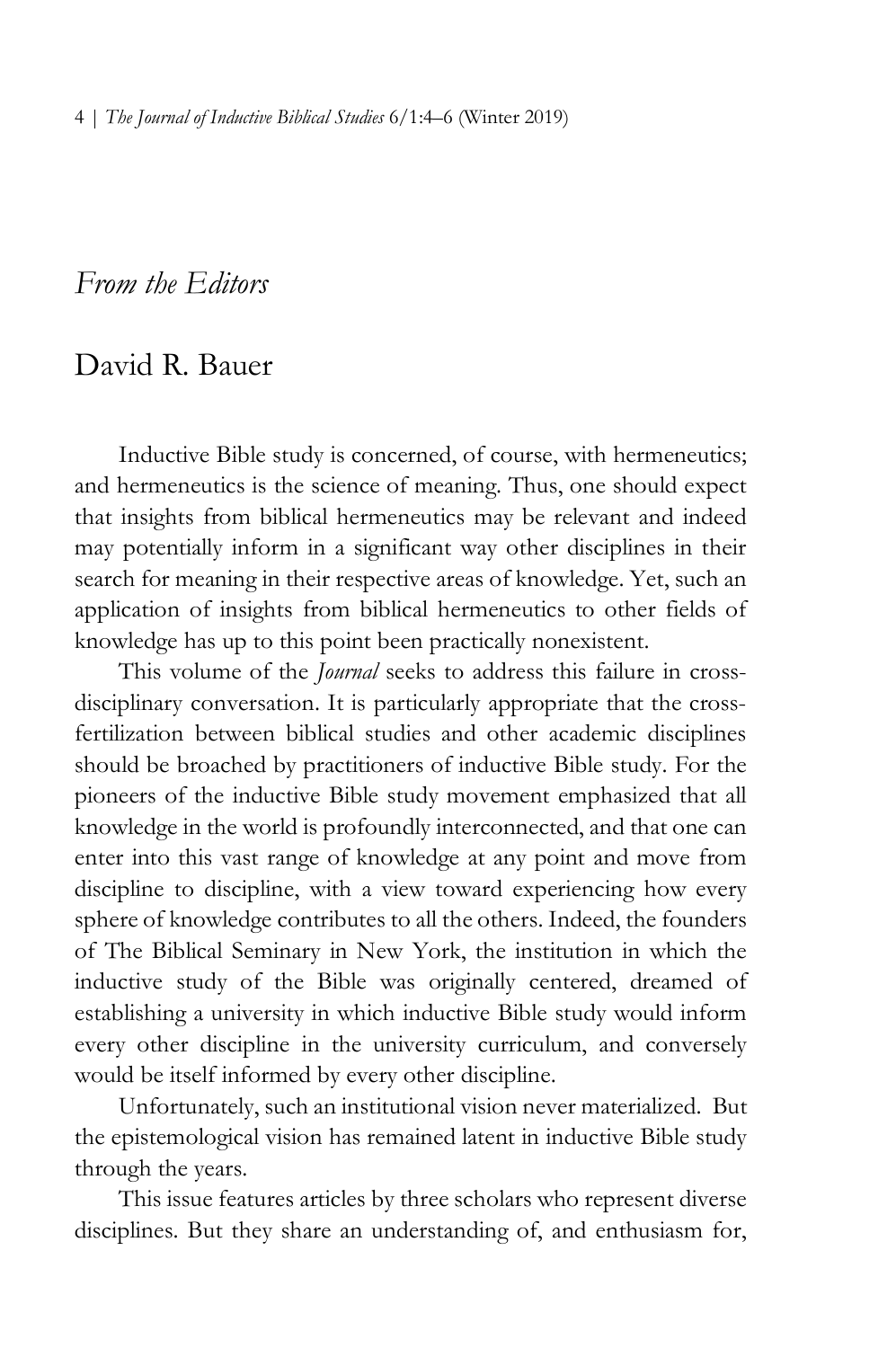inductive Bible study; all of them took significant work in inductive Bible study during their seminary educations. And they share, too, a desire to see the insights of the inductive study of the Bible inform their own disciplines.

Dr. Lindy D. Backues explores ways in which biblical hermeneutics intersects with the hermeneutics associated with the social sciences, and especially with cultural anthropology. Both are concerned with the interpretation of narratives. For even the portions of the Bible that belong to genres other than narrative have a profound narrative sub-text. And cultural anthropology is concerned with the narratives embedded within human societies. Here Backues unveils the vast areas of overlap between the study of the Bible and the study of indigenous cultures. This article is actually the first of three installments from Backues. The other articles will appear in subsequent issues of the *Journal*, and will more specifically apply the principles of inductive Bible study to cultural anthropology.

Dr. Kenneth W. Brewer considers the contribution of inductive Bible study to systematic theology. Brewer notes the incongruity between the claim made by virtually all Christian bodies that their beliefs are based upon the Bible and the reality of increasingly disparate doctrinal views among them. Brewer traces this diversity in doctrinal formulations on the side of theologians to the (often unacknowledged) role of philosophical and ideological influences in the development of doctrine, and on the side of biblical scholars to the multiplicity of exegetical methods and hermeneutical perspectives. Brewer insists that inductive Bible study offers assistance in that it insists upon reading the biblical text on its own terms, with a process that seeks to reflect the very character of the text itself; it can thus lead the Church, in its various theological manifestations, to a consensual way of interpreting the Bible that will at least mitigate the chaos of multiple and sometimes conflicting doctrinal construals.

Finally, Dr. Anthony J. Headley probes the ways in which inductive biblical study, especially as presented in *Inductive Bible Study: A Comprehensive Guide to the Practice of Hermeneutics*, by David R. Bauer